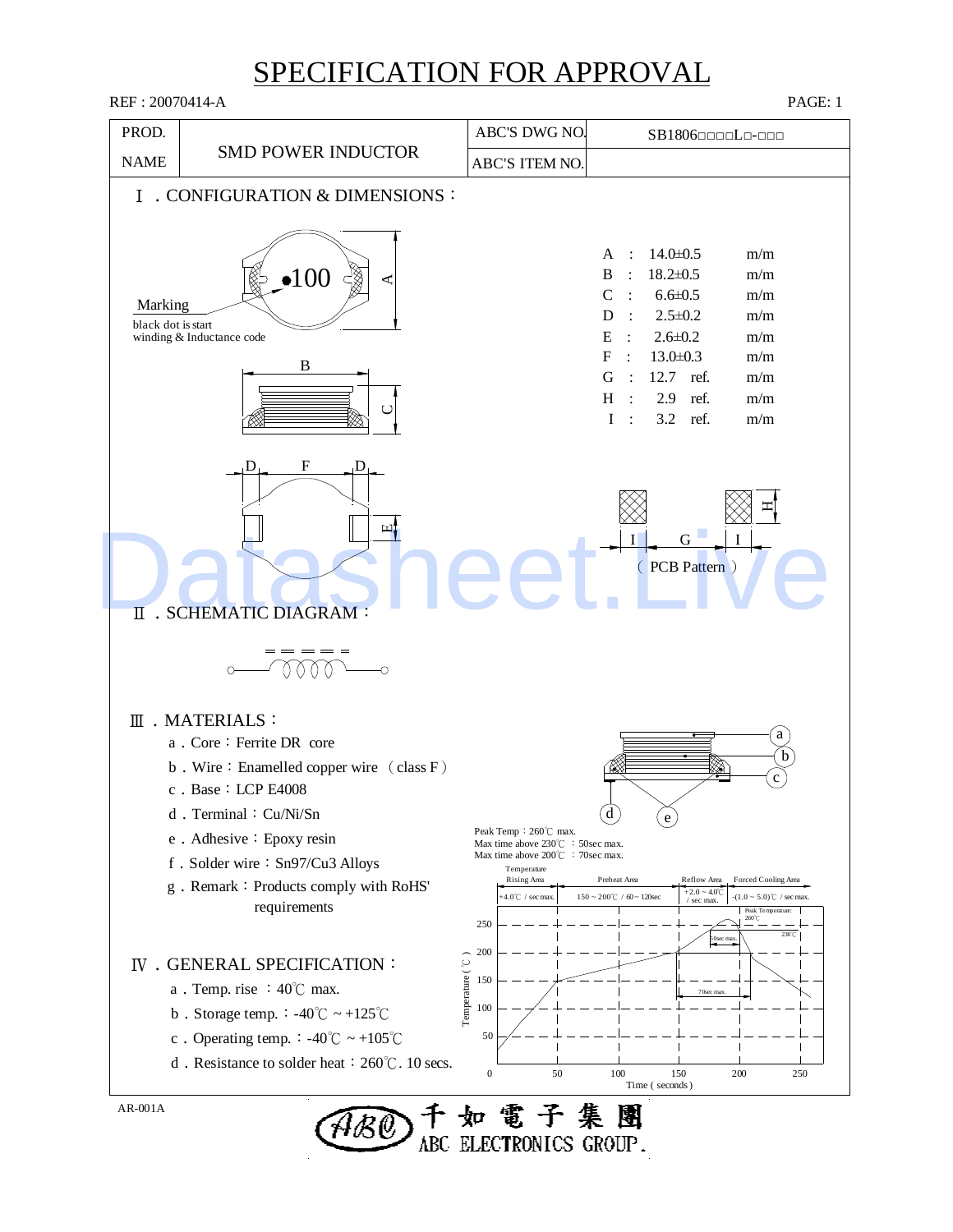#### REF: 20070414-A PAGE: 2

| PROD.       |                                | ABC'S DWG NO.           |                             | $SB1806$ nnnn $L$ n-nnn           |             |             |  |  |  |  |
|-------------|--------------------------------|-------------------------|-----------------------------|-----------------------------------|-------------|-------------|--|--|--|--|
| <b>NAME</b> | <b>SMD POWER INDUCTOR</b>      |                         | ABC'S ITEM NO.              |                                   |             |             |  |  |  |  |
|             | V. ELECTRICAL CHARACTERISITCS: |                         |                             |                                   |             |             |  |  |  |  |
|             | DWG No.                        | Inductance<br>$(\mu H)$ | <b>SRF</b><br>(MHz)<br>typ. | <b>RDC</b><br>$m\Omega$ )<br>max. | Irms<br>(A) | Isat<br>(A) |  |  |  |  |
|             | $SB18061$ ROML $\neg\neg\neg$  | $1.0 \pm 20\%$          | 100.0                       | 4.0                               | 10.00       | 30.00       |  |  |  |  |
|             | SB18062R2ML                    | $2.2 \pm 20\%$          | 55.0                        | 6.8                               | 9.00        | 22.00       |  |  |  |  |
|             | SB18063R3ML                    | $3.3 \pm 20\%$          | 40.0                        | 9.8                               | 7.60        | 17.00       |  |  |  |  |
|             | SB18065R6ML                    | $5.6 \pm 20\%$          | 30.0                        | 15.0                              | 6.40        | 12.80       |  |  |  |  |
|             | SB1806100ML                    | $10.0 \pm 20\%$         | 25.0                        | 25.0                              | 5.30        | 10.00       |  |  |  |  |
|             | SB1806150ML                    | $15.0 \pm 20\%$         | 17.0                        | 35.0                              | 4.30        | 8.00        |  |  |  |  |
|             | SB1806220MLn-nnn               | $22.0 \pm 20\%$         | 13.0                        | 45.0                              | 3.60        | 6.70        |  |  |  |  |
|             | SB1806330ML <sub>D-DDD</sub>   | $33.0 \pm 20\%$         | 11.0                        | 68.0                              | 3.00        | 5.40        |  |  |  |  |
|             | SB1806470ML <sub>D-DDD</sub>   | $47.0 \pm 20\%$         | 9.0                         | 95.0                              | 2.50        | 4.60        |  |  |  |  |
|             | SB1806680MLn-nnn               | $68.0 \pm 20\%$         | 8.0                         | 130.0                             | 2.10        | 3.80        |  |  |  |  |
|             | SB1806101KL <sub>D-DDD</sub>   | $100.0 \pm 10\%$        | 7.0                         | 190.0                             | 1.70        | 3.20        |  |  |  |  |
|             | SB1806151KL <sub>D</sub> -DDD  | $150.0 \pm 10\%$        | 5.0                         | 270.0                             | 1.40        | 2.60        |  |  |  |  |
|             | SB1806221KL <sub>D</sub> -DDD  | $220.0 \pm 10\%$        | 4.5                         | 420.0                             | 1.10        | 2.20        |  |  |  |  |
|             | SB1806331KL <sub>D</sub> -DDD  | $330.0 \pm 10\%$        | 3.5                         | 580.0                             | 1.00        | 1.80        |  |  |  |  |
|             | SB1806471KL                    | $470.0 \pm 10\%$        | 3.0                         | 820.0                             | 0.80        | 1.50        |  |  |  |  |
|             | SB1806681KLn-nnn               | $680.0 \pm 10\%$        | 2.5                         | 1200.0                            | 0.70        | 1.20        |  |  |  |  |
|             | SB1806102KL <sub>0</sub> -000  | $1000.0 \pm 10\%$       | 2.0                         | 1800.0                            | 0.50        | 1.00        |  |  |  |  |

1).  $□$ : Packaging information ...  $[A]$ : Bulk  $[B]$ : Taping Reel

 $2)$ ."- $\Box \Box$ ":Reference code

3). Inductance Test Freq. at 100KHz / 0.1V.

4). Irms base on  $\triangle T = 40^{\circ}$ C max.

5). Isat base on  $\triangle L/L0A = 10\%$  typ.



 $\widehat {\cal A}{\cal B} \bar {\cal O}$ 

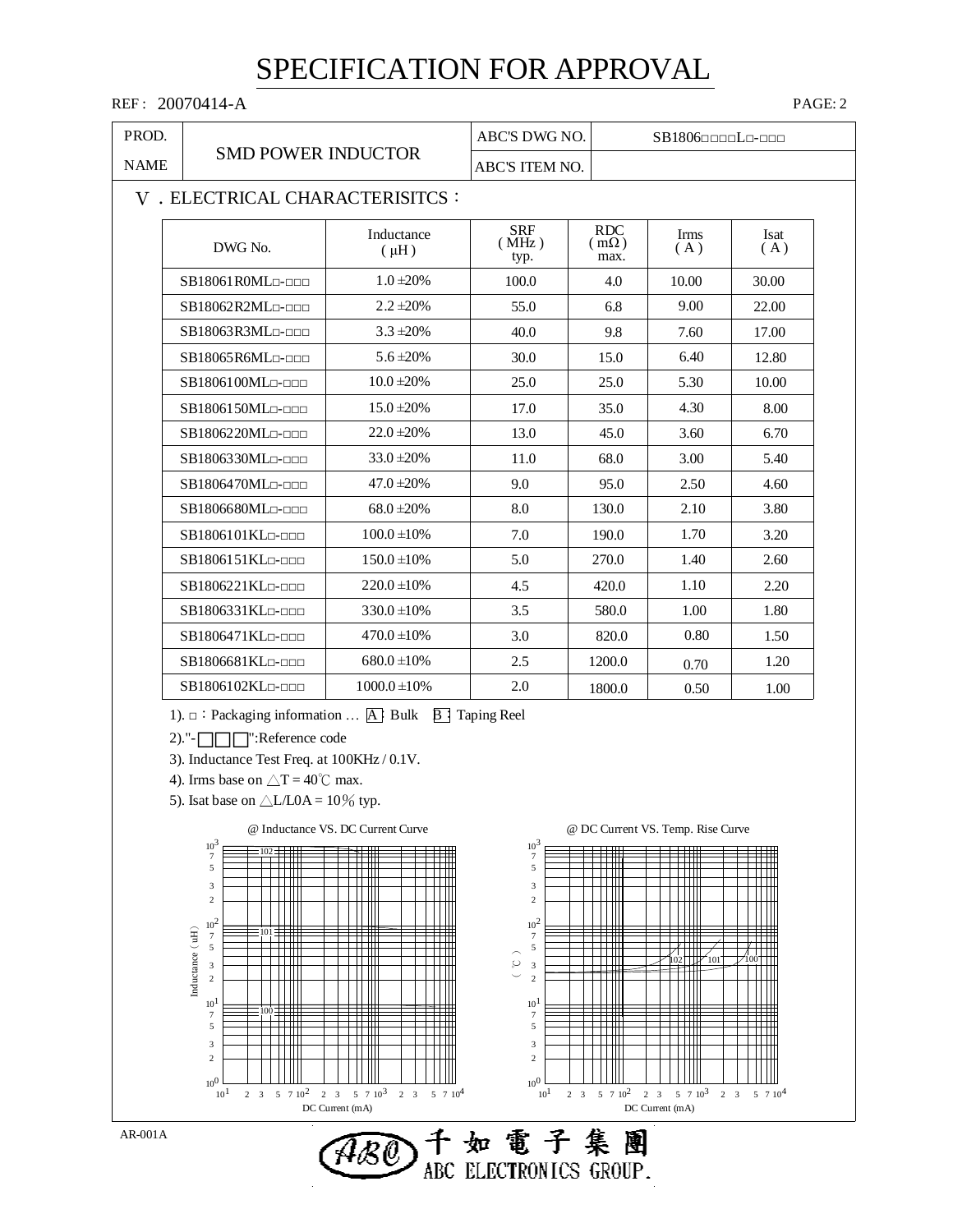

ABC ELECTRONICS GROUP.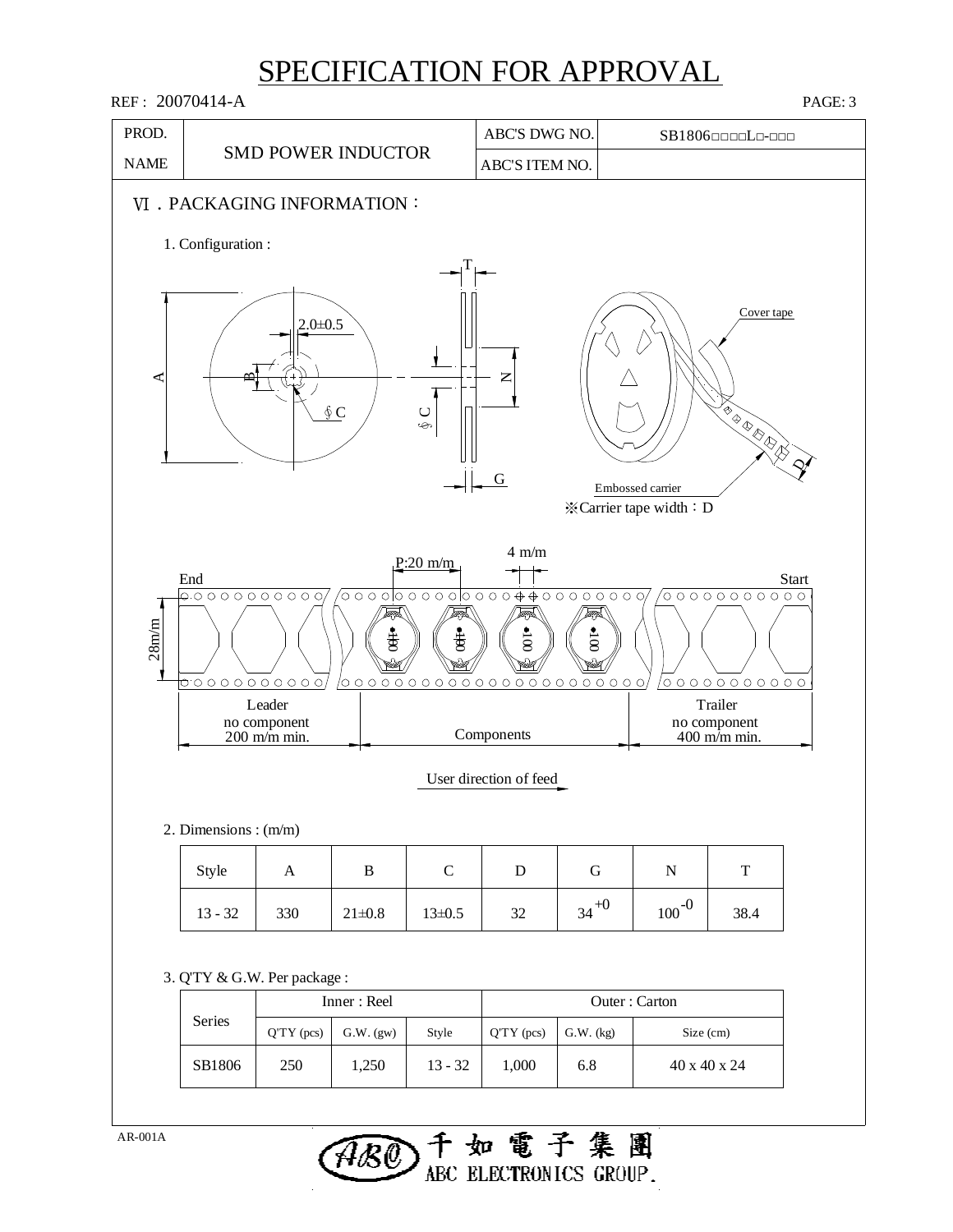SMD POWER INDUCTOR **WI. DWGING NUMBER EXPRESSION:** Appendix code 1: Product Classification Appendix code 2: Package Information  $S \mid B \mid 1$ REF : 20070414-A PAGE: 4 NAME PROD. Code Inner package Inner Package Q'TY Remark T.B.D.  $\mathbf{B}$   $\begin{bmatrix} T/R \end{bmatrix}$  Reel package ) A 250 T.B.D. pcs SB1806□□□□L□-□□□ Appendix code 1 : Classification Appendix code 2 : Package L: Lead Free Standard products comply with RoHS' requirements  $1 \sim 9$ : Lead Free Special products comply with RoHS' requirements Electrical code Tolerance code Type code Dimension code ABC'S ITEM NO. ABC'S DWG NO.  $8 \mid 0 \mid 6$ Reference code

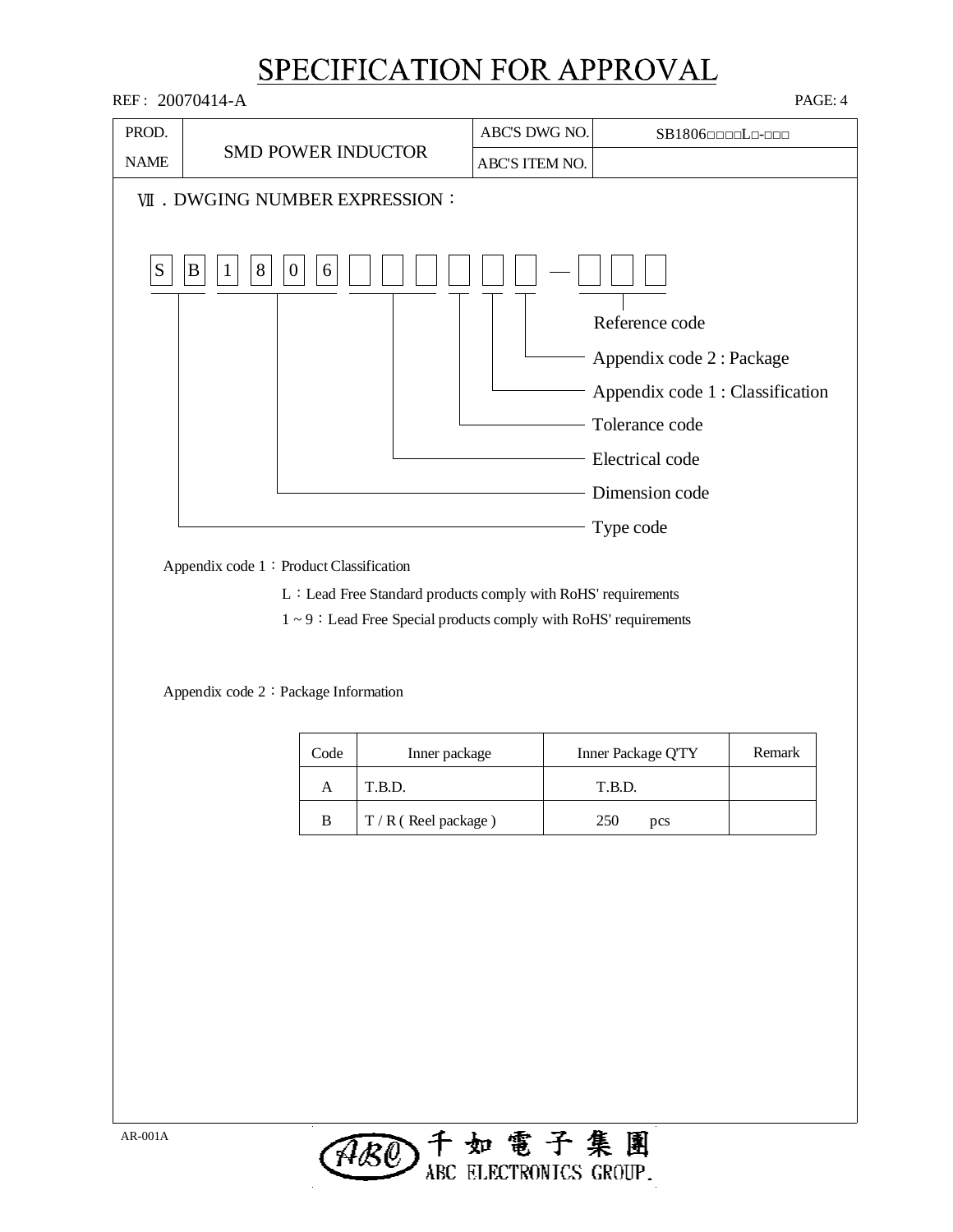REF : 20070414-A

| PROD.                         |                                     |                                                                                      | ABC'S DWG NO.                                                            | SB1806                                                                                                                                      |
|-------------------------------|-------------------------------------|--------------------------------------------------------------------------------------|--------------------------------------------------------------------------|---------------------------------------------------------------------------------------------------------------------------------------------|
| <b>NAME</b>                   |                                     | <b>SMD POWER INDUCTOR</b>                                                            | ABC'S ITEM NO.                                                           |                                                                                                                                             |
|                               | <b>WII</b> . RELIABILITY TEST:      |                                                                                      |                                                                          |                                                                                                                                             |
|                               | Test item                           | Specification                                                                        |                                                                          | Test condition                                                                                                                              |
|                               | Solderability                       | More than 95% of the<br>terminal electrode<br>Shall be covered<br>With fresh solder. | Flux: Rosin                                                              | Preheat : $155^{\circ}$ C / 4 hours.<br>Solder: Sn96.5 / Ag3 / Cu0.5 or equivalent<br>Solder temp.: 235±5°C<br>Dip time : $5\pm0.5$ seconds |
|                               | Thermal shock test<br>(Temp. cycle) | Electrical oharacteristics shall<br>not change more<br>than $\pm 20\%$               | Room temp.<br>15 minutes<br>Room temp.<br>15 minutes<br>Total: 50 cycles | -40 $\degree$ C<br>30 minutes<br>+105 $\degree$ C<br>30 minutes                                                                             |
|                               | <b>Humidity Test</b>                |                                                                                      | Humidity: 90±5%<br>Time: 1000 hours                                      | Temperature: 40±2°C                                                                                                                         |
| High temp.<br>Resistance test |                                     |                                                                                      | Time: 96 hours                                                           | Temperature: 105±5°C<br>Applied current : Per spec.                                                                                         |

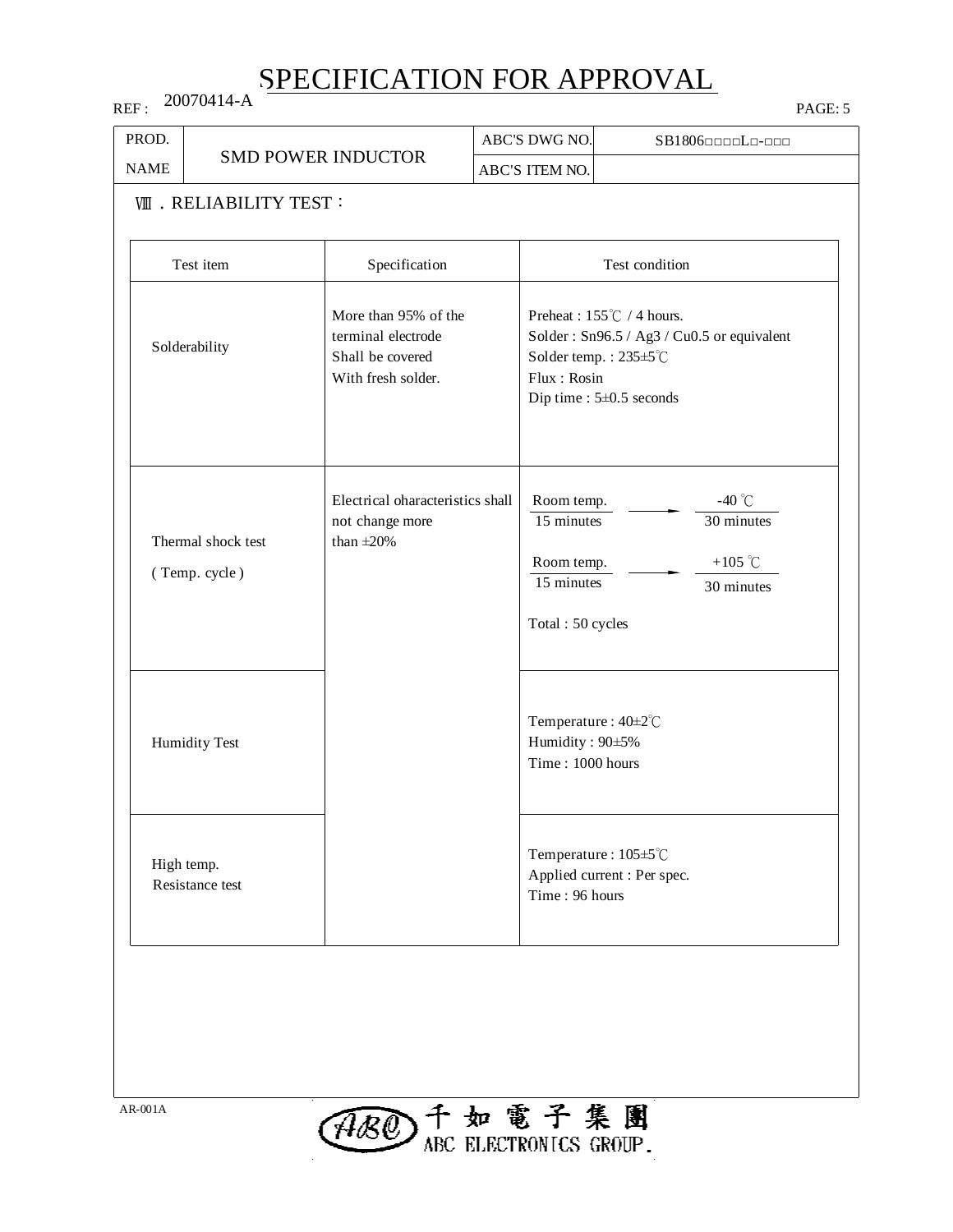| <b>NAME</b><br>$IX$ . UL CARD:<br>OBMW <sub>2</sub><br>Mtl<br>Dsg<br>${\rm AIW}$<br><b>CFUEWB</b><br><b>EIAIW</b><br><b>EILOCKY</b><br><b>EILOCKW</b><br>EIW<br>$EIW-2$<br><b>FL.EILOCKY</b><br>LSFFW<br><b>LSUEW</b><br>PEW<br>PEY<br>SF.FLW<br>SF.EIW<br>SF.BY@<br>SF.FLY@<br><b>SF.BLOCKBS</b><br>SF.EILOCKY#<br><b>SF.EILOCKBS</b><br>SF.BW@<br><b>SFFW</b><br>287806002<br>Mtl<br>Dsg | <b>SMD POWER INDUCTOR</b><br>Magnet Wire-Component<br>JUNG SHING WIRE CO LTD<br>231 CHUNG CHENG RD, SEC 3 JEN-TEH HSIANG, TAINAN<br><b>HSIEN TAIWAN</b><br>Mark<br><b>BC</b><br>Dsg<br>Polyamideimide<br>Polyurethane<br>Polyesterimide<br>Polyesterimide<br>Polyesterimide                                                                                                                                                                                                                                                                                                                                                                                                     | ABC'S ITEM NO.<br>September 8, 2000<br>Coat Typ<br>OС<br>Polyamideimide<br>Polyamide                                                                                                                    | E174837<br>ANSI<br>Temp<br>Type<br>Class<br>$M\overline{W8}1-C$<br>$\substack{220\\130}$<br>MW75C                                                                                                                                                 |
|--------------------------------------------------------------------------------------------------------------------------------------------------------------------------------------------------------------------------------------------------------------------------------------------------------------------------------------------------------------------------------------------|---------------------------------------------------------------------------------------------------------------------------------------------------------------------------------------------------------------------------------------------------------------------------------------------------------------------------------------------------------------------------------------------------------------------------------------------------------------------------------------------------------------------------------------------------------------------------------------------------------------------------------------------------------------------------------|---------------------------------------------------------------------------------------------------------------------------------------------------------------------------------------------------------|---------------------------------------------------------------------------------------------------------------------------------------------------------------------------------------------------------------------------------------------------|
|                                                                                                                                                                                                                                                                                                                                                                                            |                                                                                                                                                                                                                                                                                                                                                                                                                                                                                                                                                                                                                                                                                 |                                                                                                                                                                                                         |                                                                                                                                                                                                                                                   |
|                                                                                                                                                                                                                                                                                                                                                                                            |                                                                                                                                                                                                                                                                                                                                                                                                                                                                                                                                                                                                                                                                                 |                                                                                                                                                                                                         |                                                                                                                                                                                                                                                   |
|                                                                                                                                                                                                                                                                                                                                                                                            |                                                                                                                                                                                                                                                                                                                                                                                                                                                                                                                                                                                                                                                                                 |                                                                                                                                                                                                         |                                                                                                                                                                                                                                                   |
|                                                                                                                                                                                                                                                                                                                                                                                            | Polyesterimide<br>$\frac{1}{1}$<br>$\frac{1}{1}$<br>$\frac{1}{1}$ $\frac{1}{1}$ $\frac{1}{1}$ $\frac{1}{1}$ $\frac{1}{1}$ $\frac{1}{1}$ $\frac{1}{1}$ $\frac{1}{1}$ $\frac{1}{1}$ $\frac{1}{1}$ $\frac{1}{1}$ $\frac{1}{1}$ $\frac{1}{1}$ $\frac{1}{1}$ $\frac{1}{1}$ $\frac{1}{1}$ $\frac{1}{1}$ $\frac{1}{1}$ $\frac{1}{1}$ $\frac{1}{1}$ $\frac{1}{1}$ $\frac{1}{1}$ $\frac$<br>Polyesterimide<br>Modified Polyester<br>Polyurethane<br>Polyurethane<br>Polyester<br>Polyester<br>Modified Polyester<br>Polyesterimide<br>Modified Polyester<br>Modified Polyester<br>Modified<br>Polyester<br>Polyesterimide<br>Polyesterimide<br>Modified Polyester<br>Polyurethane        | Modified<br>Epoxy<br>Polyamide<br>Nylon<br>Nylon<br>Nylon<br>Modified<br>Polyamide<br>Polyamide<br>Modified<br>Polyamide                                                                                | MW35C<br>200<br>180<br>200<br>220<br>200<br>$MW74-C$<br>155<br>MW79-C<br>155<br>130<br>155<br>$MW24-C$<br>155<br>155<br>MW26C<br>MW77C<br>180<br>$MW27-C$<br>155<br>$MW27-C$<br>155<br>155<br>180<br>180<br>MW26C<br>155<br>MW79<br>155           |
| <b>SFFY</b><br>UEW-1<br>UEW-2<br>UEW-4<br>UEY<br>$UEY-2$<br>287806002                                                                                                                                                                                                                                                                                                                      | Mark<br>BC<br>Dsg<br>Polyurethane<br>Polyurethane<br>Polyurethane<br>Polyurethane<br>Polyurethane<br>Polyurethane<br>@-May be suffixed by LZ; # - May be suffixed by LZ, EL or LZI.<br>LZ - Signifies magned wires twisted together; EL - signifies base coated magnet wire laid parallel with top coat applied overall; LZL - signi-<br>fies base coated magnet wire twisted together and covered with top coat overall.<br>Marking: Company name or trademarks $\overline{JSW}$ or $\frac{2}{3}$ $\mathbb{Z}^{20}$ , material designation or marked designation on packaed or reel, and<br>Recognized Component Mark.<br>See General Information Preceding These Recognitions | Page 1 of 2<br>Coat Typ<br>ОC<br>Polyamide<br>Nylon<br>Polyamide<br>For use only in equipment where the acceptability of the combination is determined by Underwriters Laboratories Inc.<br>Page 2 of 2 | A not-for-profit organization<br>dedicated to public safety and<br>committed to quality service<br><b>ANSI</b><br>Temp<br>Type<br>Class<br>MW80C<br>155<br>MW2-C<br>105<br>130<br>MW75C<br>130<br>MW28-C<br>130<br>130<br>MW28-C<br>OBMW2/E174837 |